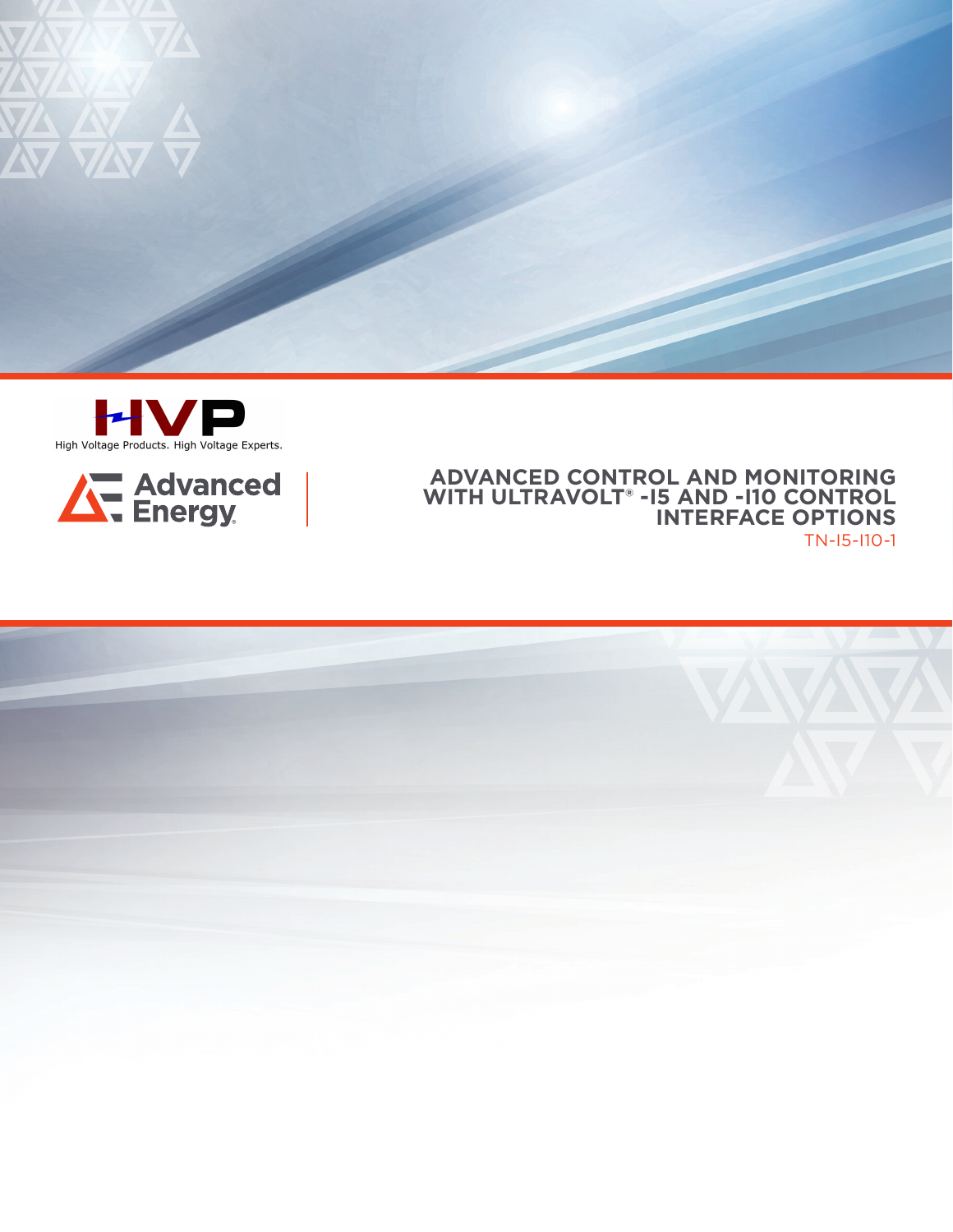



## **The -I5 and -I10 control interface options provide significant additional controls and monitoring functions**

over the standard interface. These additional functions include current regulation, indicators showing when voltage regulation or current regulation is active, and 0 to 5 V or 0 to 10 V control regardless of the polarity of the output voltage.

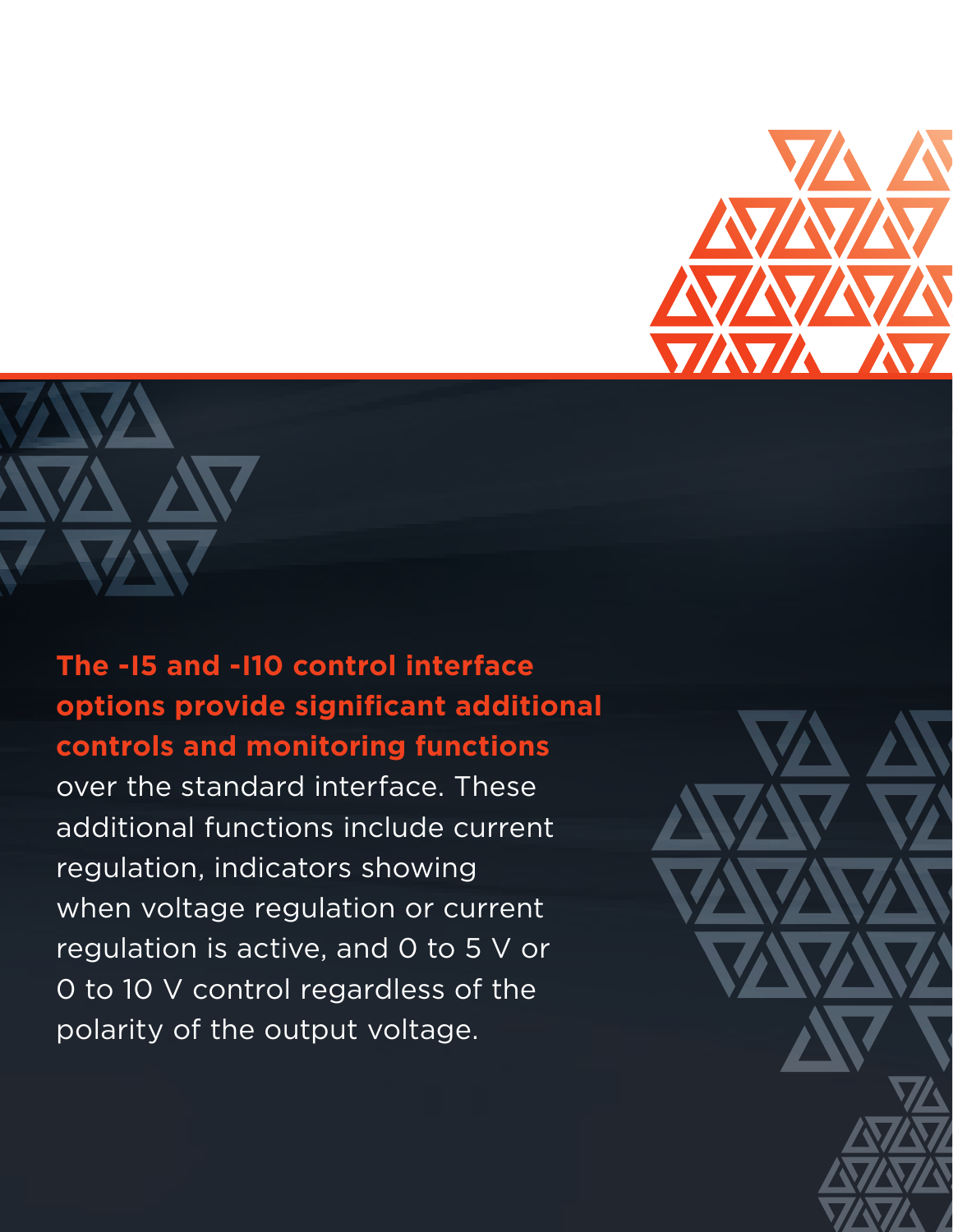

**This application note explains how to implement the various controls, programming, and monitoring functions of the -I5 and -I10 interface options.** These options are available on many new UltraVolt® HV power supplies. Please contact AE for -I5/-I10 option specifications and product availability.

## **CONNECTIONS OVERVIEW**

| PIN(S)                                                      | <b>FUNCTION</b>        | <b>DESCRIPITON</b>                                                                                                                                                                                                                                                                                                                                                                                                                       |
|-------------------------------------------------------------|------------------------|------------------------------------------------------------------------------------------------------------------------------------------------------------------------------------------------------------------------------------------------------------------------------------------------------------------------------------------------------------------------------------------------------------------------------------------|
| Pin 1 and 8<br>(Pin 21 and<br>22 in 250 W<br><b>Models)</b> | Power Ground           | Use these pins for the input power return. Do not allow input power<br>return current to flow through the signal ground connections.                                                                                                                                                                                                                                                                                                     |
| Pin 2 and 9<br>(Pin 19 and<br>20 in 250 W<br>Models)        | Input Power            | Use these pins to supply the input power. Most UltraVolt high voltage<br>power supplies use either 12 VDC or 24 VDC nominal Vin.                                                                                                                                                                                                                                                                                                         |
| Pin <sub>3</sub>                                            | <b>Current Monitor</b> | The current monitor has the same scale factor as the current<br>programming signal. 0 to +10 V (-110) or 0 to +5 V (-15) indicate<br>O to 100% of rated current. The current monitor signal is derived<br>internally from the current feedback and is buffered to provide low<br>output impedance. The internal currents in the feedback divider are<br>compensated for, providing a true output current monitor without any<br>offsets. |
| Pin <sub>4</sub>                                            | Fnable                 | Logic high between 2.4 V and Vin will enable the power supply a logic<br>low between 0 and 0.8 V, or an open circuit will disable the power<br>supply. The input impedance is 10 k $\Omega$ ; an internal resistor to ground will<br>disable the power supply when the pin is left open.                                                                                                                                                 |
| Pin <sub>5</sub>                                            | <b>Signal Ground</b>   | The signal ground and power ground are common inside the power<br>supply. This pin should be only used as reference for all control and<br>monitoring signals. If input power current is allowed to flow through<br>this pin, offsets that will degrade voltage regulation and monitoring<br>accuracy can occur.                                                                                                                         |
| Pin <sub>6</sub>                                            | Voltage Programming    | A 0 to +10 V (-110) or 0 to +5 V (-15) signal will program the power<br>supply for 0 to 100% rated output voltage. The input impedance for<br>this control pin is $> 1$ M $\Omega$ ; an internal resistor to ground will program the<br>power supply for zero output voltage if this pin is left open.                                                                                                                                   |
| Pin <sub>7</sub>                                            | Reference Voltage      | A precision, low temperature coefficient +10.00 V (-110) or +5 V<br>(-15) reference voltage is available on this pin. Please see the related<br>datasheet for accuracy and temperature characteristics.                                                                                                                                                                                                                                  |
| <b>Pin 10</b>                                               | No connection          | $- -$                                                                                                                                                                                                                                                                                                                                                                                                                                    |

*Continued on page 4*

HVP High Voltage Products GmbH | +49 89 864 6677-0 | info@hvproducts.de | www.hvproducts.de 

**Note:** The -I5 and -I10 options are identical in functionality with the exception of scaling. This application note is written for the -I10<br>option; it describes the -I5 option as well by substituting 5.00 V for 10.00 V, f